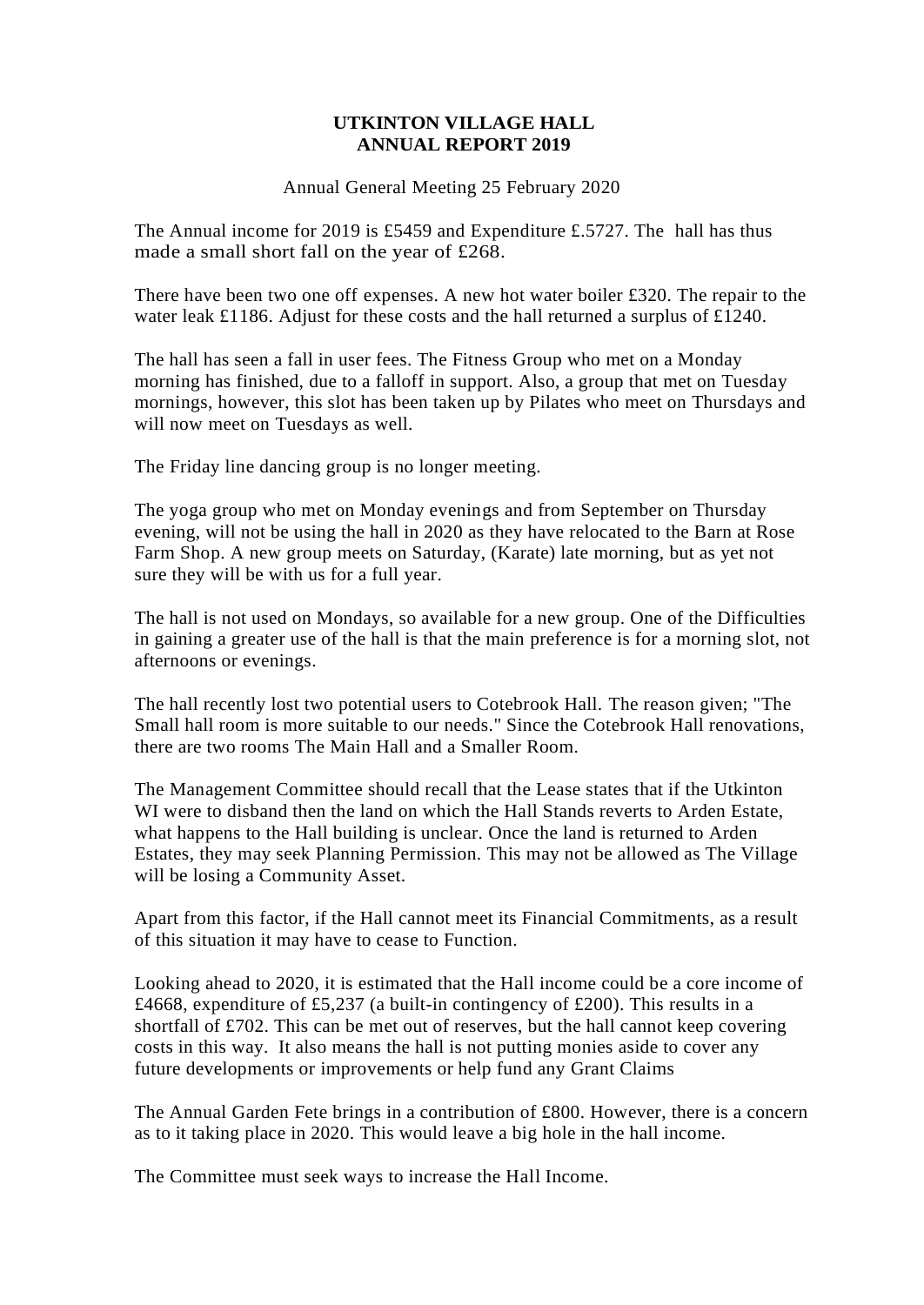One of the major concerns during 2019 has been with the water supply. It came to our notice in April that the hall could have a water leak. The hall water invoice recorded a large increase in water used. The leak was not visible anywhere in the hall or outside in the hall grounds. It needed investigating to see if the problem rested with the Hall or the water supply company (WaterForce, Pan of United Utilities) as this would define who had to meet the repair costs. This took some time.

The responsibility for the repair was with the Hall. The repair was due to take place in August but this was delayed. The Leak was repaired in Early November. This cost £1186. The monthly water charges had in the meantime moved from £36 a month to £64 and as of now £115, or £1380 a year against £432 a year. An extra cost of £948 a year.

The Hall is seeking a refund for the leaking water as it ran to ground. The leak was found to be under the pathway by the front door. The finding the location of the leak and it repair was quite a complicated job. The hall is also seeking to have the monthly charge altered back to £31 a month. Once we know the level of the refund, the hall may pay off some of the outstanding monies due out of reserves.

Another one-off cost was for a new hot water boiler in the Kitchen £320.

The roof needs attention from time to time, as in heavy weather in can leak. David Woodward keeps an eye on this.

There was another boiler in the Kitchen, this provided hot water direct to the two sinks. This was not in use for some time. It was looked at when the two new hall heaters were put in place. It was possible to have it brought back into use as a hot water supply direct to the sinks was a benefit. However, it was appreciated that this boiler was far from new. It recently failed, as the heat exchanger was not controlling the heat of the water and overheating to steam. It was looked at, but a spare part needed was no longer available, so it has been put out of action. It can be replaced with a new boiler at a cost of £1000. It may be sensible to remove the old boiler and make good around it. There is now no direct hot water supply to the sink units through the sink taps.

# HALLCOSTS

The Hall has reviewed its cost base over time. The servicing of the hall heater was provided by British Gas at £800 a year. This servicing moved to a new contractor at a new cost of £389 a year. The installation of the two new heaters was costed at £900.

However, the contractor serving the old heaters offered to do the work for £400, so the work was placed with them.

The hall insurance was reviewed and the cost reduced. The Hall is a wooden building and this adds to the premium.

The Hall Cleaner retired many years ago and due to not being able to get a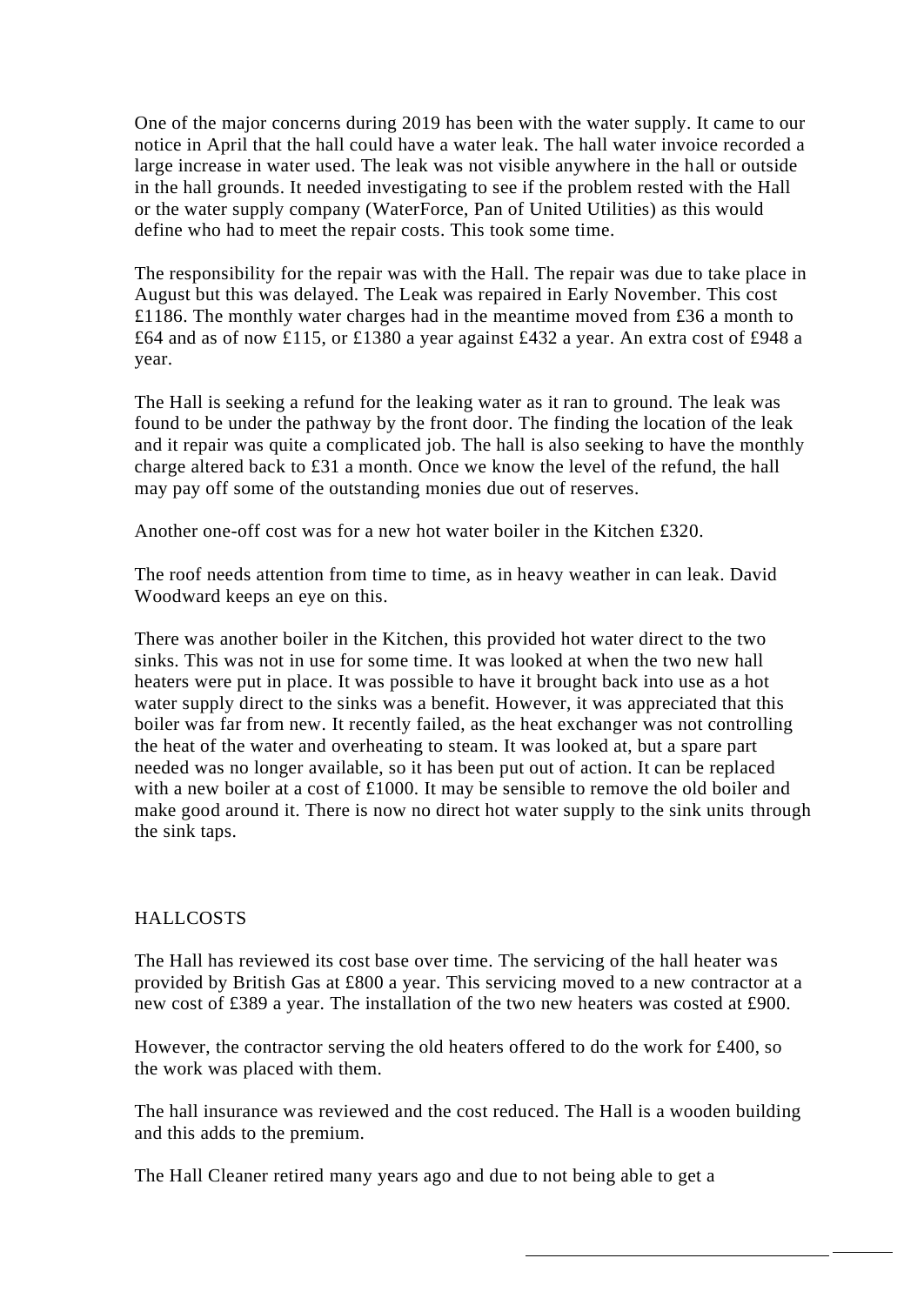replacement and costs, it was felt The Users Groups could clean up after use. This proved not to be a good arrangement and a cleaning contractor was engaged. This has recently been reviewed by The WI and a new programme put in place.

The cost £794. The previous cost were held for six years, so an up lift was reasonable. The cleaning standards are monitored by The WI.

The maintenance of the tennis court was costing £450, but fees to the club do not cover this. A new arrangement is in place at £200.

The Hall Ground are looked after by a local resident at, almost nil cost. So, a big thank you for this work.

The running costs of the hall are kept under review and where it is possible and sensible reduced.

# FUND RAISING

The Hall continues to fund raise by way of The Quiz Night, The Hall Draw, The Garden Fete. The Garden fete is a very important income provider at £800. So a big thank you to all who help pull it all together. Without this income the Hall would be very much underfunded.

I feel The Hall needs to pause and Appreciate the work of Richard Francis, who has played a major part in hall fund raising. The Chair of the Garden Fete Organising Committee for 23 years. The Management of The Hall Draw. The wonderful Quiz Master at the Quiz Nights. Over The year these Fund raising endeavours have brought in £30000 plus. Which has greatly helped fund many of the improvements.

So, a big Thank You Richard.

The Hall hire fees have not been increased for some time. The Rates are £7 an hour, £20 for Party hire Morning, Afternoon, Evening. New hire rates could move to £10 an Hour and Party Hire to £25.

#### THE SPORTS COURT.

The court is available for Membership at £25 per Family, per year. The income from a high of £900 has fallen to £185, a membership of about seven. Sue Patten is standing down from organising the Sports Court/ tennis. We thank Sue for all the work over the last three years. This Role is being taken on by Kathy Dahill and Karen Murray.

Hall Committee members may recall that when Funding Grants were being sought, it was thought the hall being seen as for WI use only may prevent Grants being awarded. The hall had to be available to the wider community. Thus the lease was amended to make this provision.

Thus when grant funding was given to improve the tennis court it was not to be, just for tennis use only. It was defined as a Sports Court for the benefit of the Community and open to a wider range of sport activities. It may have been seen that tennis use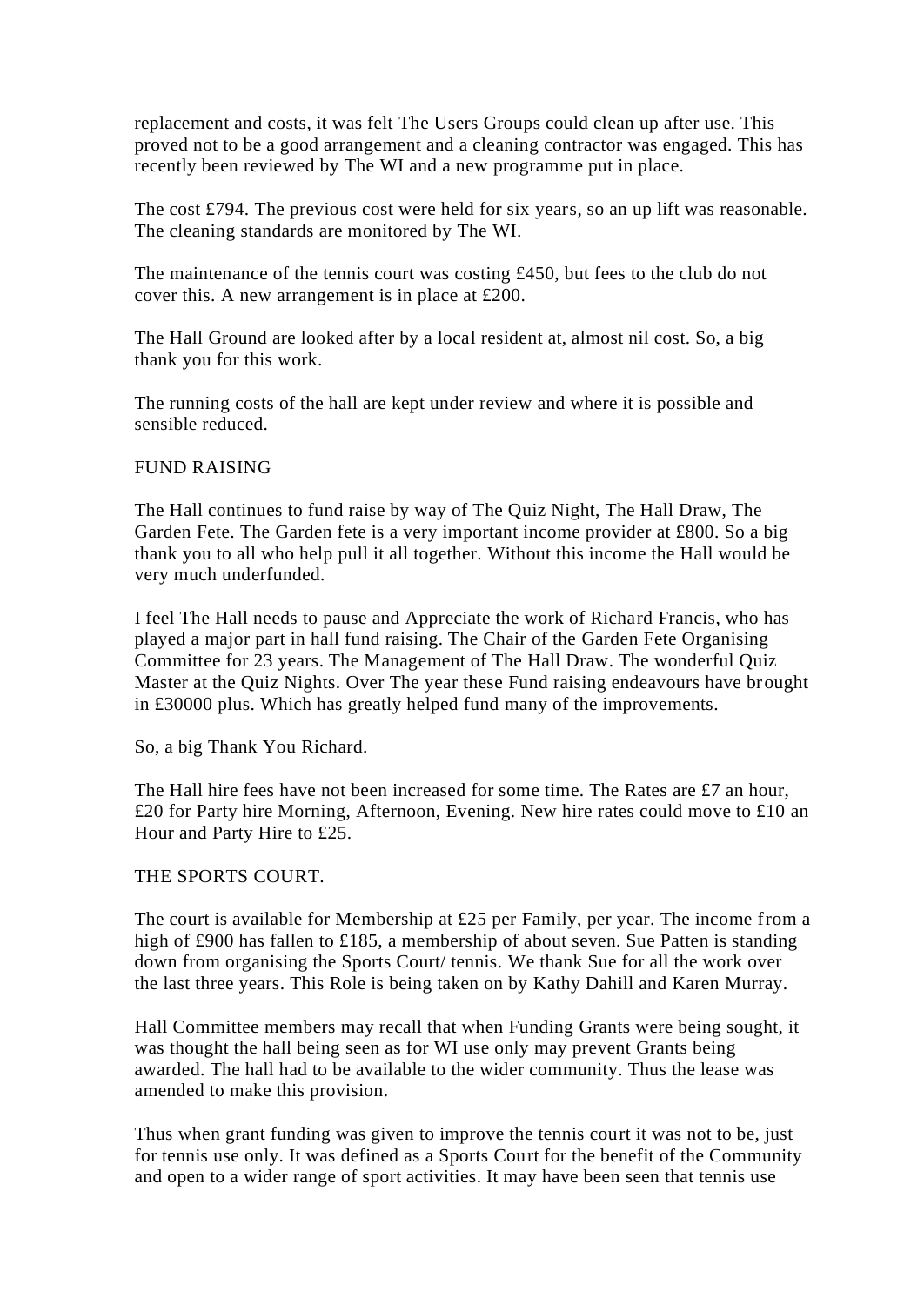only, could have been seen as too limited. The court rules sets out the conditions of use and the Guide Lines for other sports use

It should be the Halls aim to increase membership. If we can get back to £900 that would be great. The Sports Court income level will be kept under review and if income remains low, then hall may have to give thought to other uses for the court.

The Court requires to be tidied up at the start of the Summer. This has been the spraying and removal of the moss and sweeping up the leaves. Also, any repair work to the playing surface. This has in recent times been carried out by the person who attends to the hall grounds. But this service is in question and may no longer be available.

The Sport Court has been given a Deep Clean from time to time. This has cost in the region of £400 to £500, it may cost more today. The Fee paid for court use do not cover this. If this is needed, one way to consider, the fees meet part of the cost, or even all, if the money is there, any outstanding amount is shared among the court membership.

Consideration has been given to re lining the court area, the cost of this is in the region of £500 to £600.

Attached to this report is the latest state of User Groups. New users would be most welcome and use of the Hall in the afternoons and the evening.

The Hall may wish to consider other fund raising events for 2020.

# THE FUTURE.

For the future well being of the Hall The Management Committee should seek a larger membership base of local people who wish to play a part Village Life and help and support the Hall as it moves forward

I have been serving The Utkinton Village Hall since 1999 as Treasurer and since 2008 as Chair and Treasurer. As well as serving on the Parish Council, since 2001. Chairing the Parish Council for 8 years. I have been pleased to make a contribution. During this time and under the time of the previous Chair, Jim Pownall, the Hall has been greatly improved. The Sports Court, The Disabled toilet facilities, Painting the outside, The new roof, the complete rebuild, insulation, new door and windows, and inside entrance doors., The Laying of a new floor, the redecoration inside. Many remark on how well the Hall looks. It has kept its traditional look and at night when fully light how inviting it is. All who helped are much thanked.

A new Chair should come from an existing committee member. Who has a record of playing, a full part in supporting the hall over the years. If this is not possible then The new Chair should be able to demonstrate how they have supported the Hall and set out a vision for the future and how they wish to bring benefits and commitment to the hall.

To help with this, is attached to this report is a detail of activities covered by The